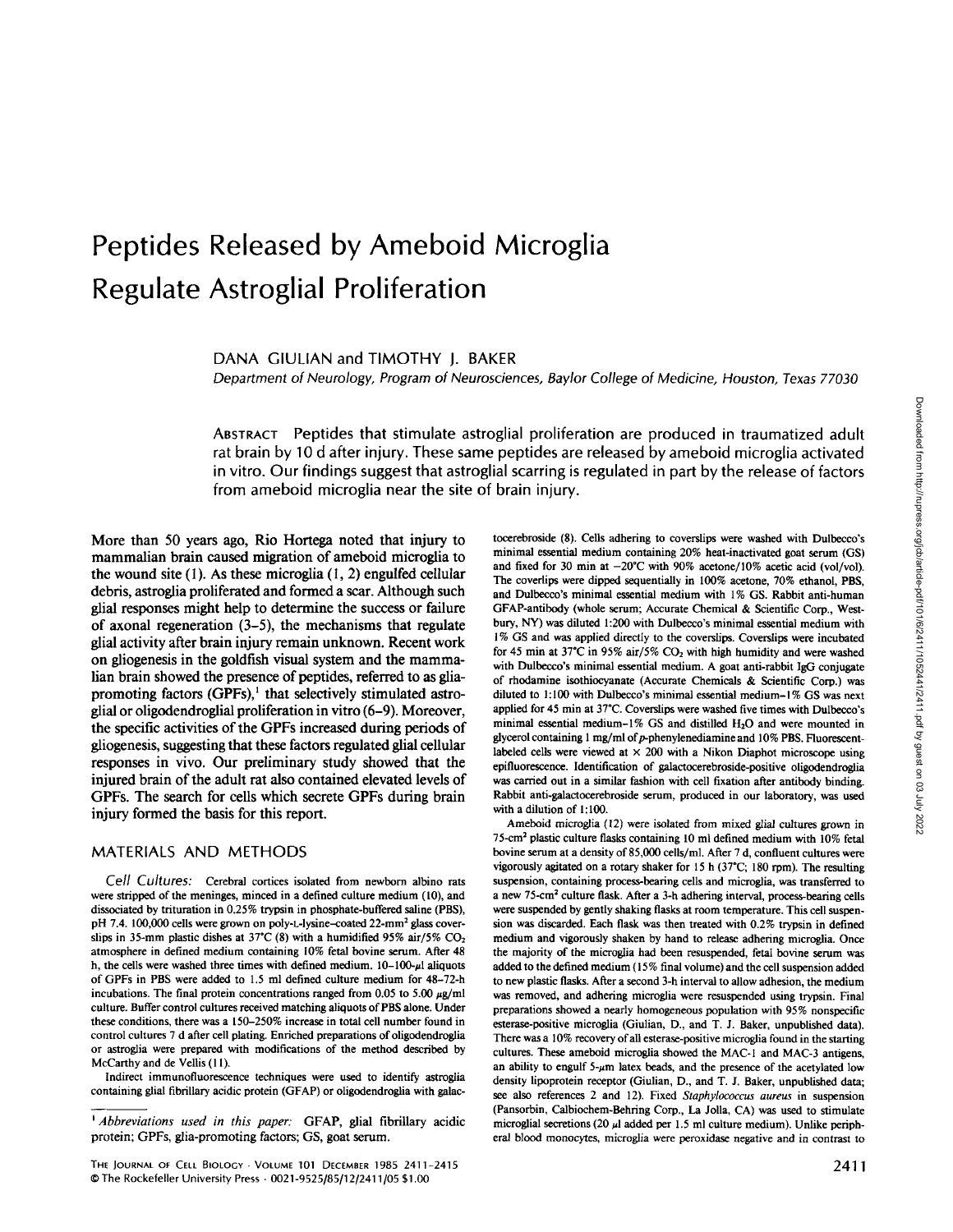tissue macrophage, microglia proliferated in vitro (Giulian, D., and T. J. Baker, unpublished data; see also references 2 and 12). Microglia could be selectively destroyed using L-leucine methyl ester, a lysosomotrophic agent effective against phagocytic cells (14).

*Isolation of CPFs:* Four GPFs have been isolated from goldfish brain  $(6-9)$ . Two of these peptides, GPF<sub>1</sub> (estimated molecular mass 15 kD) and GPF<sub>3</sub> (6 kD), acted upon oligodendroglia while GPF<sub>2</sub> (9 kD) and GPF<sub>4</sub> (3 kD) served as mitogens for astroglia (8). In this study, we examined GPFs isolated from the brain of rat. Anesthetized adult female rats (Holtzman Co., Madison, WI) received from 10 to 15 puncture wounds in the cerebral cortex to a depth of 3 mm using a 26-gauge needle. The damaged cortex was isolated 10 d after surgery with the contralateral hemisphere providing intact tissue control. Brain samples were dispersed by sonication in ice-chilled PBS and centrifuged at 15,000  $\varrho$  for 30 min. The supernatants were filtered through 0.45- $\mu$ m filters and applied to a standardized gel filtration column (Bio-Rad Laboratories, Richmond, CA; P-10, 100  $\times$  0.9 cm). Defined culture media conditioned for 24 h by enriched populations of ameboid microglia were concentrated using ultrafiltration (YM-2, Amicon Corp., Danvers, MA) and fractionated by gel filtration as described for brain material. Each fraction was tested for its mitogenic effect upon of oligodendroglia or astroglia. We found that the apparent molecular masses and specificity of biologic activities were the same for GPFs isolated from fish and rat brain (8, 9). Furthermore, fish and rat GPFs co-porified using ion exchange chromatography and reverse-phase high performance liquid chromatography, which suggests that these factors were structurally similar (Giulan, D., and T. J. Baker, unpublished data; see also references 8 and 9). GPFs in brain supernatants from injured and intact adult rats or conditioned media from activated and control microglia were separated by consecutive column elutions. Pooled fractions containing biologic activity were matched for the experimental and control groups and used to determine dose responses.

Mean cell numbers were calculated for each culture by scoring the number of fluorescently labeled astroglia or oligodendroglia found in l0 randomly selected microscopic fields (0.314 mm<sup>2</sup>). Data were expressed as fold increase in cell number when compared to PBS-treated control cultures (8). Protein concentrations were estimated using the fluoreseamine method with bovine serum albumin standards (15). Gel filtration provided a 250- to 500-fold purification for brain GPFs and a 100- to 300-fold purification for microglial GPFs.

## RESULTS AND DISCUSSION

The events which lead to astroglial proliferation in the injured mammalian brain are not known (1, 2). Our laboratory has identified four brain-derived peptides, glia-promoting factors (GPFs), that stimulate the proliferation of specific glial populations in culture (6-9). Increasing levels of GPFs during periods of gliogenesis in the regenerating goldfish visual system and in the developing rat brain suggested that these peptides regulated glial growth in vivo (6-9). We questioned whether GPFs also played a role in mediating cellular responses in traumatized adult mammalian brain.

The damaged brain extract was fractionated using gel filtration and assayed for the presence of GPFs by incubation with mixed glial cultures grown in defined medium (8). The supernatant contained factors that stimulated the appearance of astroglia in culture with peaks of biologic activity corresponding to  $GPF_2$  (apparent molecular mass of 9 kD) and  $GPF_4$  (3  $kD$ ) (8).<sup>2</sup> Adult rat cortex 10 d after stab wound injury did not contain detectable levels of the oligodendroglia-stimulating factors,  $GPF_1$  or  $GPF_3$  (Figs. 1 and 2). Dose-response curves showed a three- to fourfold increase in the specific activities of  $GPF_2$  and  $GPF_4$  recovered from damaged brain when compared to those obtained from intact control tissue (Fig. 2).

To determine the cellular sources of astroglia-promoting peptides, we assayed for GPFs in medium conditioned by rat



FIGURE 1 Recovery of GPFs from injured mammalian brain. Soluble protein was applied to a P-10 column (100  $\times$  0.9 cm) and eluted with sterile PBS, pH 7.4. 100- $\mu$ l aliquots of each fraction were assayed for the ability to increase the number of astroglia *(upper panel)* or oligodendroglia *(lower panel)* grown on poly-t-lysinecoated coverslips in 35-mm dishes containing 1.5 ml of defined medium. Mean numbers of cells per mm<sup>2</sup> were calculated for each culture, using indirect immunofluorescence techniques with galactocerebroside as a marker for oligodendroglia and GFAP for astroglia. Data were expressed as the degree of increase in cell number when compared with a control culture incubated with 100  $\mu$ l of PBS. Each data point represented a mean value calculated from three cultures. 50 mg of soluble protein from a supernatant of injured rat cerebral cortices (injured) showed two peaks of astrogliastimulating activity. These peaks contain the peptides, GPF<sub>2</sub> and GPF4, which are also recovered from regenerating goldfish visual system and the developing rat brain (6-9). Supernatant from contralateral intact hemispheres (control) processed in identical fashion did not show gila-stimulating activity. Molecular mass markers: (a) 17 kD; (b) 14.5 kD; (c) 9.2 kD; (d) 6.4 kD; (e) 2.5 kD.

brain cultures. Initial study showed that neuron-free cultures containing mixed populations of cells produced astrogliastimulating GPFs. We next examined specific gliai populations found in these cultures (oligodendroglia, astroglia, or microglia) for the production of  $GPF_2$  and  $GPF_4$  (Fig. 3). Medium conditioned for 24 h by astroglia, oligodendroglia, or microglia did not stimulate the proliferation of astroglia (Fig. 3). As noted earlier, glia engulf cellular debris found in injured brain tissue (1, 2). Since phagocytosis is known to activate monocyte secretion of growth factors (17), we attempted to activate the release of GPFs by incubating glia with a potent phagocytic signal, fixed *S. aureus* (14). We found that only "stimulated" microglia (Fig. 3) released significant amounts of the astroglia-promoting factors.

The microglial secretion products were further characterized by gel filtration as described for injured brain supernatants. Defined medium conditioned by activated microglia for 24 h contained astroglia-stimulating activity which corresponded to  $GPF_2$  (9 kD) and  $GPF_4$  (3 kD, Fig. 4). Microglia did not release detectable amounts of oligodendroglia-stimu-

 $2$  The injured brain also contained a third growth factor (18 kD), which has been identified as interleukin-1 (data not shown; see also reference 16).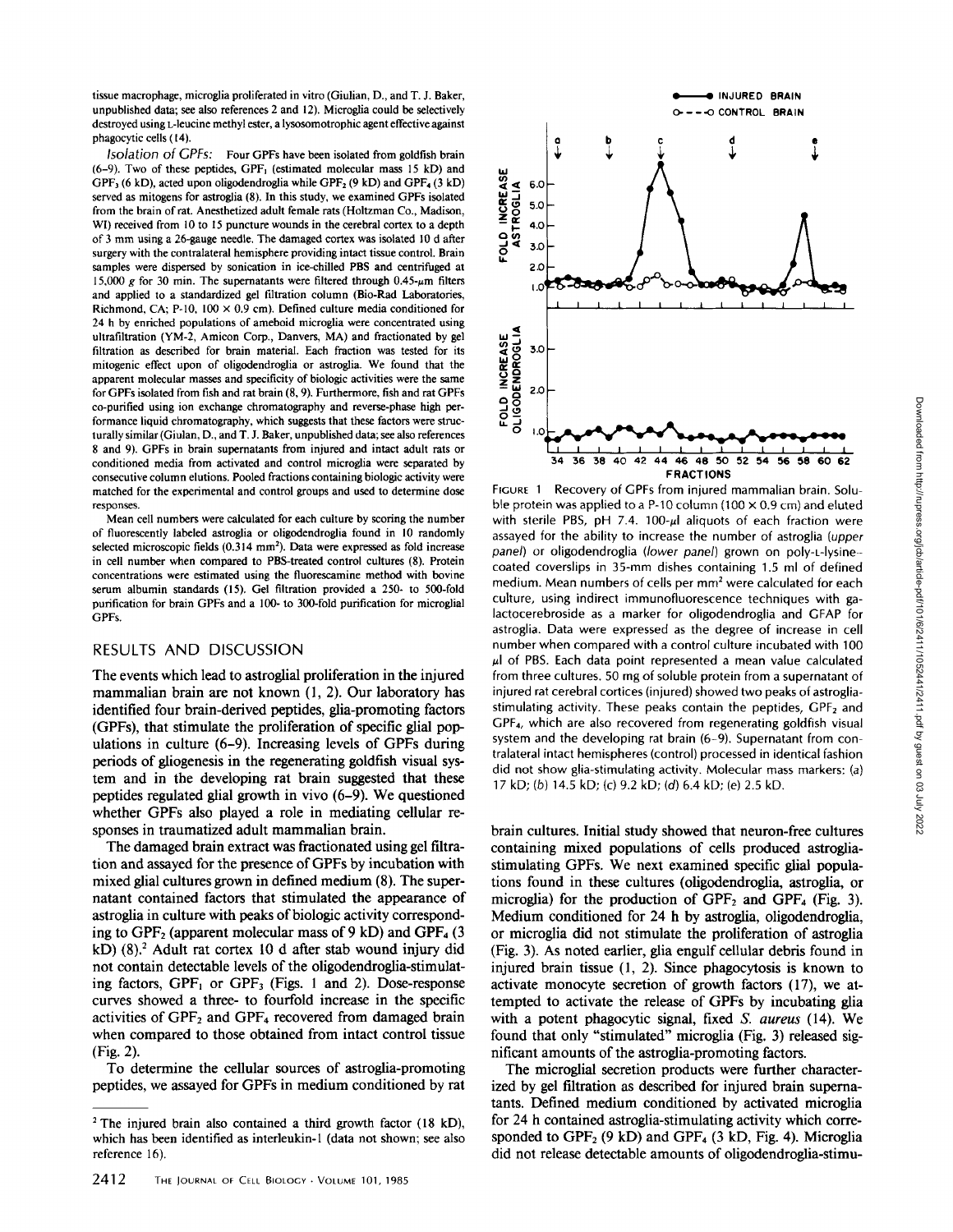

FIGURE 2 Dose-response for GPFs found in supernatants of injured or intact rat cerebral cortex. Fractions from tissue supernatants recovered by gel filtration were screened for biologic activity as described in legend to Fig. 1. Pooled fractions containing specific GPFs were compared to pooled matching fractions obtained from intact tissue controls. Data were expressed as degree increase in the number of astroglia or oligodendroglia. Each value represented a mean score calculated from at least five cultures. The protein concentration in pooled fractions was estimated by the fluorescamine method using bovine serum albumin standards. Increases in the specific activity of  $\text{GPF}_2$  and  $\text{GPF}_4$  were observed after injury to the rat brain.



FIGURE 3 Proliferation of astroglia in the presence of medium conditioned by enriched glial cell cultures. Approximately 20,000 cells of isolated microglia (95% nonspecific esterase-positive cells) astroglia (98% GFAP<sup>(+)</sup> cells) or oligodendroglia (92% galactocerebroside-positive cells) were grown in 35-mm culture dishes containing 1.5 ml defined medium in the presence or absence of fixed *5. aureus (20-µI* suspension). After 24 h, 150 µl of these conditioned media were assayed for astroglia-stimulating activity as described in Materials and Methods. Only microglia which were activated by *S. aureus* released factors that stimulated proliferation of astroglia.



FIGURE 4 Medium conditioned by activated microglia contained GPF2 and GPF4. 100,000 ameboid microglia were grown in a 75 mm<sup>2</sup> culture flask containing 7 ml of defined medium. Microglia were activated by addition of a suspension of 150  $\mu$ l fixed *S. aureus* for 24 h. Conditioned medium was concentrated to 1 ml by ultrafiltration, applied to a standardized gel filtration column, and assayed as described in legend to Fig. 1. Molecular mass markers: (a) 17 kD; (b) 14.5 kD; (c) 9.2 kD; (d) 6.4 kD; (e) 2.5 kD.



FIGURE 5 Dose-response curves for GPFs isolated from activated or control populations of ameboid microglia. GPFs found in media of microglia incubated with or without *S. aureus* were isolated by gel filtration as described in legend to Fig. 4. Activated microglia showed a marked increase in the secretion of GPF<sub>2</sub> and GPF<sub>4</sub> when compared with medium from matching control preparations.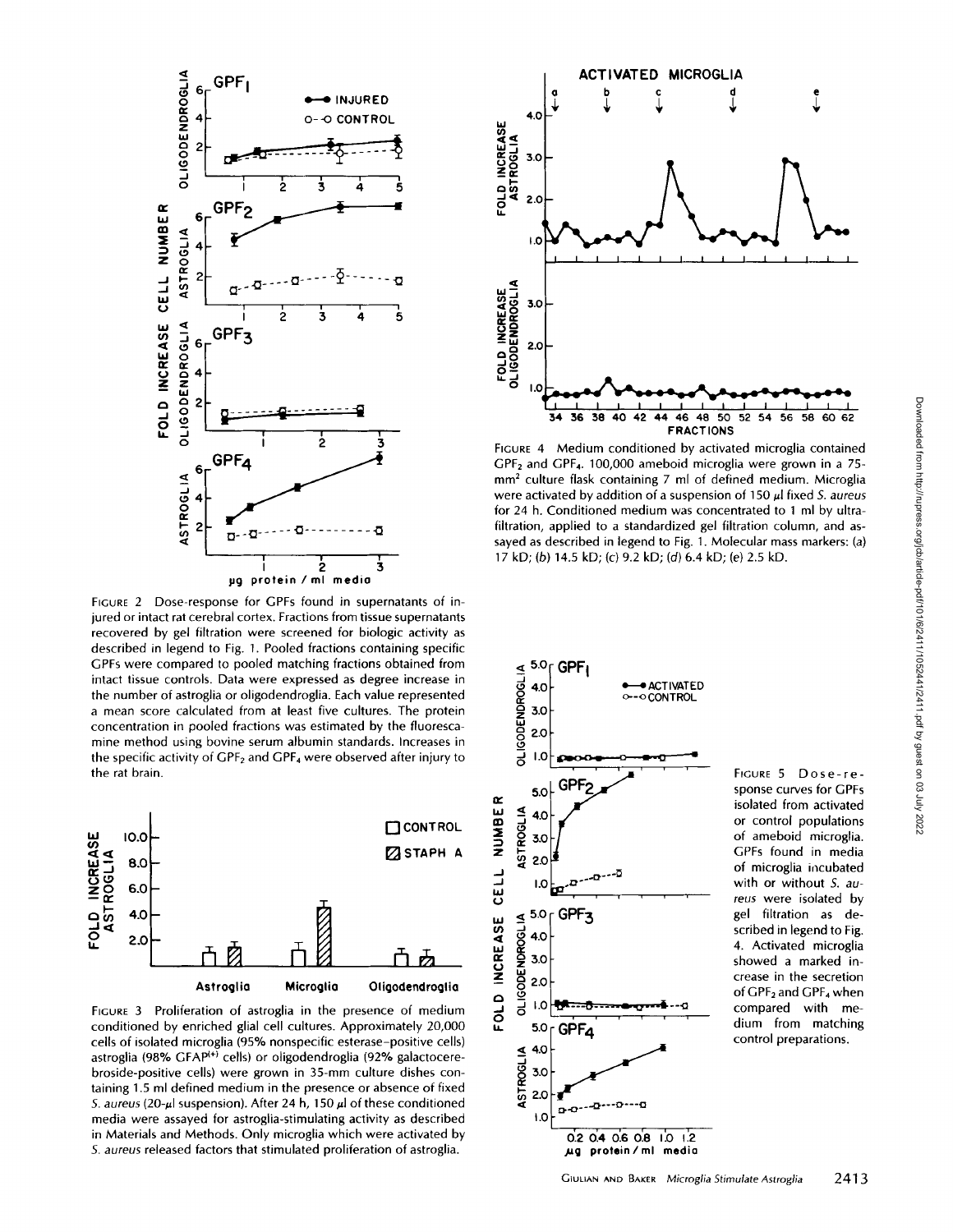

lished data). Based upon purification profiles, the specificity of biologic activities, and the stimulated release of growth factors, we concluded that activated microglia were a likely source of astroglia-stimulating peptides recovered from injured brain.

To test for a direct stimulatory action of microglia upon astrogiia, we next examined glia-glia interactions by co-culture of enriched cell populations. We monitored the proliferation of the GFAP $^{(+)}$  astroglia that were grown in defined medium for 48 h in the presence or absence of microglia (Fig.

lating factors. Dose-response curves demonstrated that S. *aureus* increased the secretion of GPF<sub>2</sub> and GPF<sub>4</sub> by three- to fivefold when compared to unstimulated microglial cultures (Fig. 5). Further analysis of brain and microglial GPFs showed the astrogiia-stimulating factors co-purified by anion exchange chromatography (DEAE-5PW, Beckman Instruments, Inc., Palo Alto, CA; 0.5 M NaC1 gradient) and by reversephase high performance liquid chromatography (C3 column, BioRad Laboratories; 20-70% acetonitrile gradient with 10 mM trifluoroacetic acid; Giulian, D., and R. Allen, unpub-